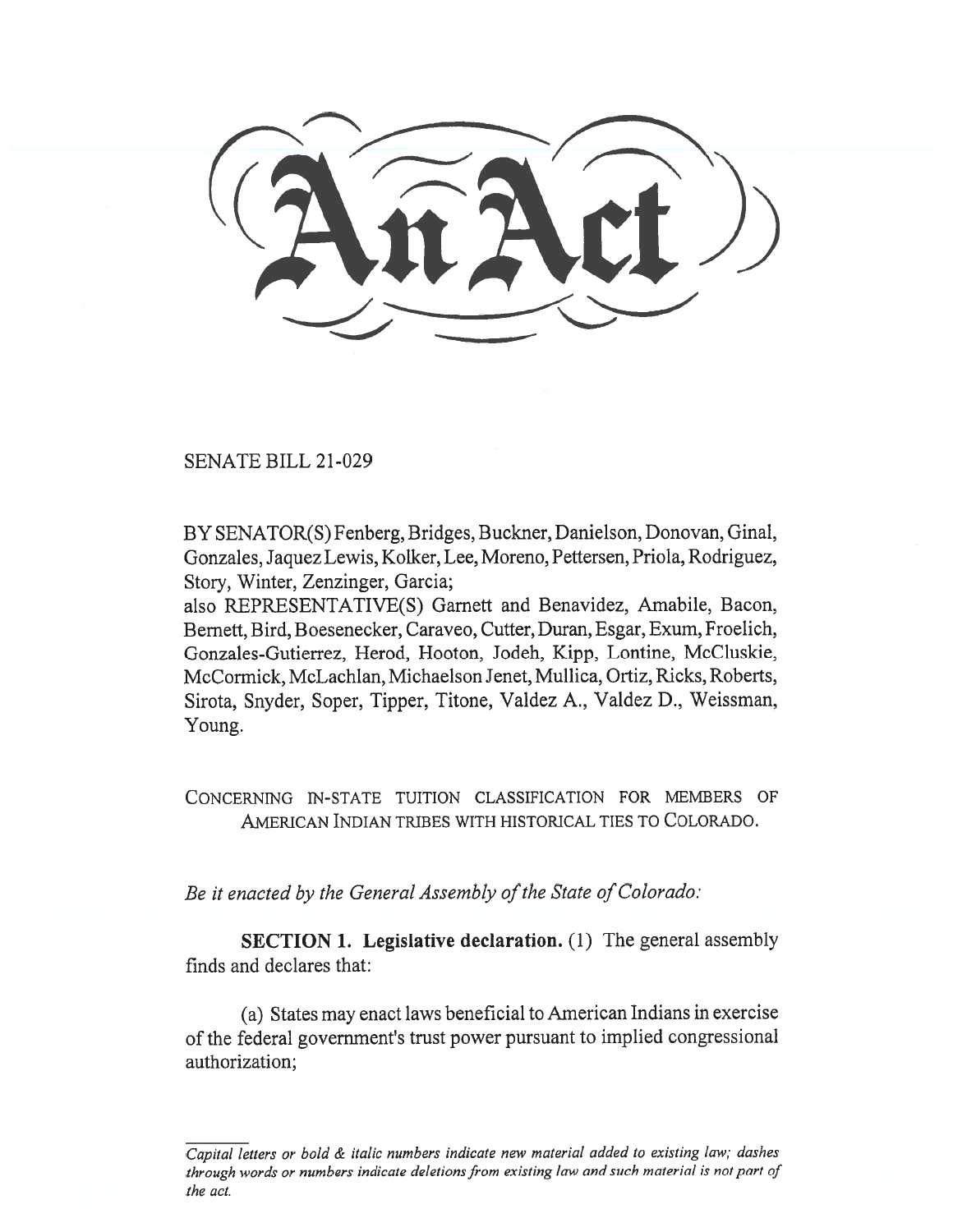(b) The United States supreme court, in Morton v. Mancari, 417 U.S. 535 (1974), has recognized that classifications based on membership in federally recognized American Indian tribes are not racial classifications but rather classifications based on membership to quasi-sovereign tribal entities;

(c) The state of Colorado maintains a list of federally recognized American Indian tribes that have historical ties to the land now called Colorado for purposes of the federal "Native American Graves Protection and Repatriation Act", 25 U.S.C. sec. 3001 et seq., as amended, and the state unmarked human burial process pursuant to part 13 of article 80 of title 24, Colorado Revised Statutes; and

(d) Postsecondary educational institutions of the state of Colorado seek to achieve a diverse student population, ensuring the rich interchange of ideas.

SECTION 2. In Colorado Revised Statutes, add 23-7-112 as follows:

23-7-112. Tuition classification for members of American Indian tribes with historical ties to Colorado - legislative declaration. (1) (a) THE GENERAL ASSEMBLY FINDS AND DECLARES THAT:

(I) OFTEN DUE TO CIRCUMSTANCES BEYOND THEIR CONTROL, MANY AMERICAN INDIAN TRIBES AND MEMBERS OF AMERICAN INDIAN TRIBES HAVE BEEN FORCED TO RELOCATE ACROSS STATE LINES, FAR FROM THEIR HISTORICAL HOME PLACES. AS A CONSEQUENCE, AMERICAN INDIAN HIGH SCHOOL STUDENTS OFTEN ONLY RECEIVE IN-STATE TUITION ELIGIBILITY IN THEIR STATE OF CURRENT RESIDENCE RATHER THAN THE STATE THEIR TRIBES TRADITIONALLY CALLED THEIR ANCESTRAL HOME.

(II) COLORADO INCLUDES THE ANCESTRAL HOME PLACES OF AT LEAST FORTY-EIGHT AMERICAN INDIAN TRIBES;

(III) ACCORDING TO THE UNITED STATES CENSUS BUREAU CURRENT POPULATION SURVEY, IN 2016, ONLY APPROXIMATELY NINETEEN PERCENT OF COLLEGE-AGED AMERICAN INDIAN TRIBE MEMBERS WERE ENROLLED IN COLLEGE, COMPARED TO APPROXIMATELY FORTY-ONE PERCENT OF THE TOTAL COLLEGE-AGED POPULATION, THE LOWEST PERCENTAGE OF ALL RACE

PAGE 2-SENATE BILL 21-029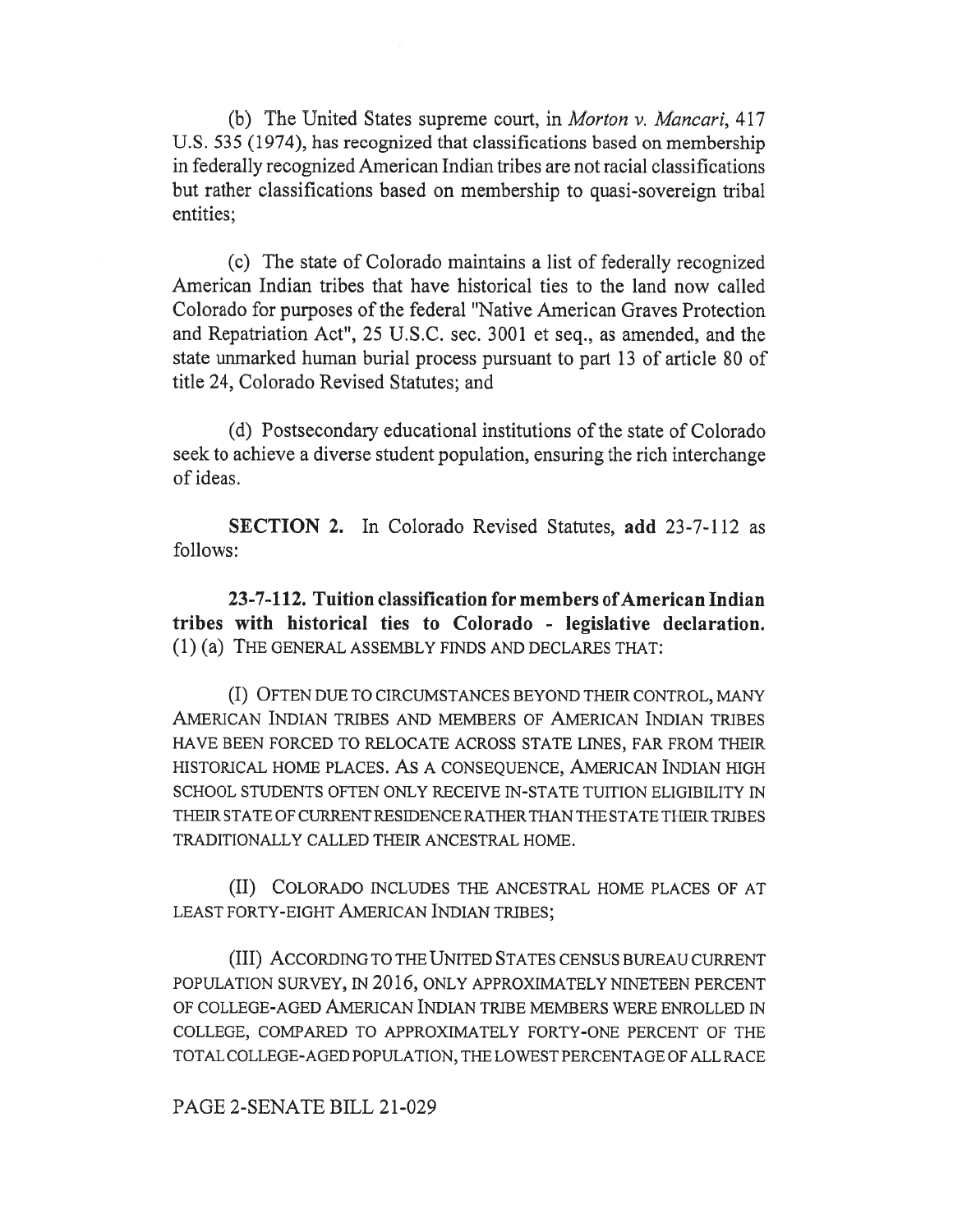AND ETHNICITY GROUPS SURVEYED; AND

(IV) FURTHER, IN 2016, OVER TWENTY-SIX PERCENT OF AMERICAN INDIAN PEOPLE LIVED IN POVERTY, THE HIGHEST RATE OF ANY RACE GROUP SURVEYED, WITH THIRTY-THREE PERCENT OF AMERICAN INDIAN CHILDREN UNDER EIGHTEEN YEARS OF AGE LIVING IN POVERTY.

(b) THEREFORE, THE GENERAL ASSEMBLY DECLARES THAT COLORADO PUBLIC UNIVERSITIES AND COLLEGES SHOULD EXTEND IN-STATE TUITION CLASSIFICATION TO AMERICAN INDIAN STUDENTS WHO ARE REGISTERED MEMBERS OF A FEDERALLY RECOGNIZED AMERICAN INDIAN TRIBE WITH HISTORICAL TIES TO COLORADO.

(2) NOTWITHSTANDING ANY OTHER PROVISION OF THIS ARTICLE 7 TO THE CONTRARY, BEGINNING WITH THE 2021-22 ACADEMIC YEAR, THE GOVERNING BOARD OF EACH INSTITUTION SHALL ADOPT A POLICY TO GRANT IN-STATE TUITION CLASSIFICATION TO A STUDENT WHO IS A REGISTERED MEMBER OF A FEDERALLY RECOGNIZED AMERICAN INDIAN TRIBE WITH HISTORICAL TIES TO COLORADO, AS DESIGNATED BY THE COLORADO COMMISSION OF INDIAN AFFAIRS, ESTABLISHED PURSUANT TO ARTICLE 44 OF TITLE 24, IN PARTNERSHIP WITH HISTORY COLORADO.

(3) BEGINNING WITH THE FALL SEMESTER OF THE 2021-22 ACADEMIC YEAR, A STUDENT CLASSIFIED AS AN IN-STATE STUDENT PURSUANT TO THIS SECTION:

(a) MAY BE COUNTED AS A RESIDENT STUDENT FOR ANY PURPOSE PURSUANT TO THIS ARTICLE 7;

(b) MAY BE COUNTED AS A RESIDENT STUDENT FOR PURPOSES OF SECTION 23-1-113.5; AND

(c) IS ELIGIBLE TO PARTICIPATE IN THE COLLEGE OPPORTUNITY FUND STIPEND PURSUANT TO PART 2 OF ARTICLE 18 OF THIS TITLE 23 AND STATE-FUNDED STUDENT FINANCIAL ASSISTANCE PROGRAMS PURSUANT TO ARTICLE 3.3 OF THIS TITLE 23, AND MAY BE ELIGIBLE FOR PRIVATE FINANCIAL AID PROGRAMS.

(4) THIS SECTION DOES NOT APPLY TO FORT LEWIS COLLEGE DUE TO ITS HISTORIC COMMITMENT TO AMERICAN INDIAN EDUCATION.

## PAGE 3-SENATE BILL 21-029